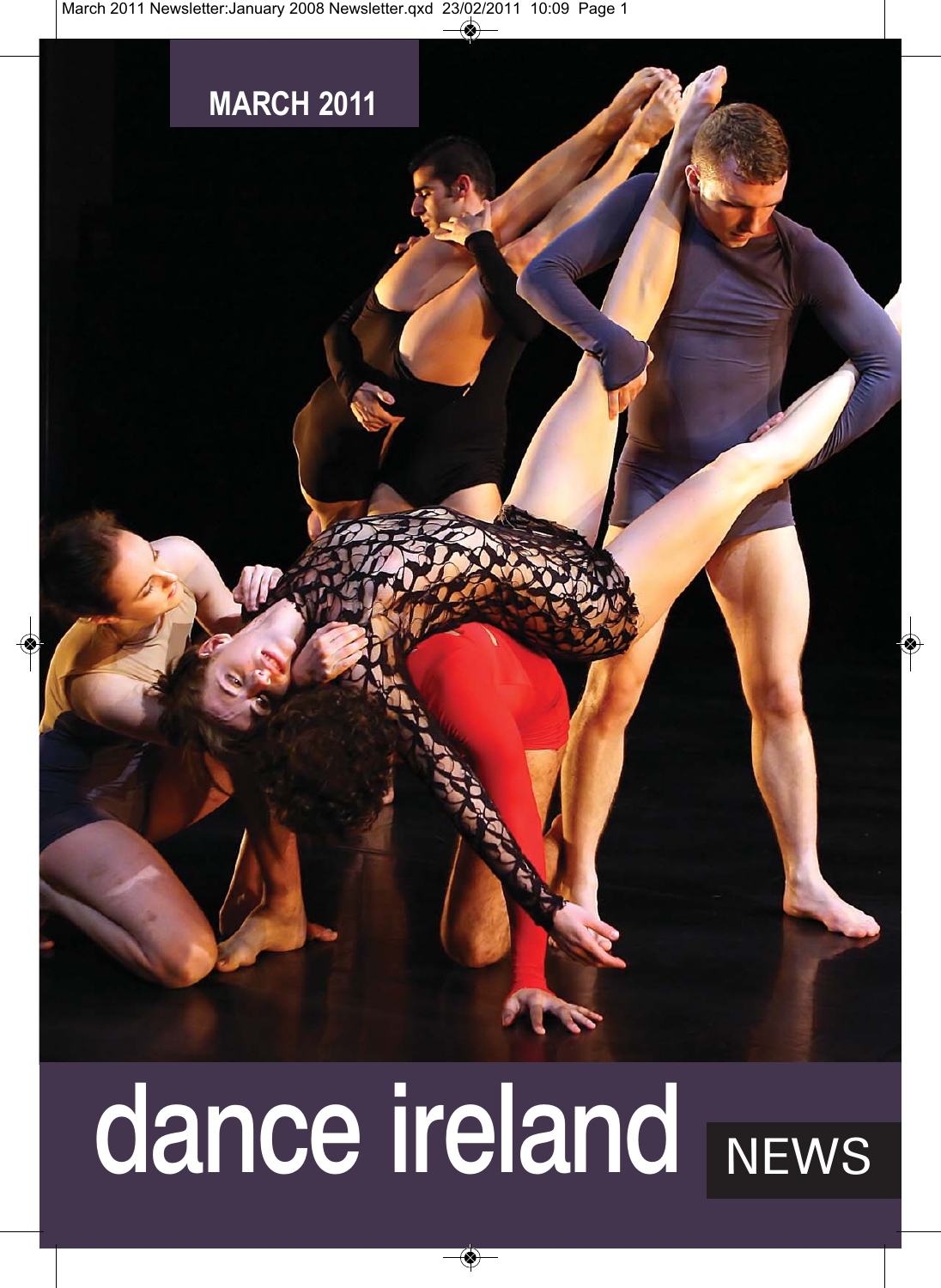Dance Ireland is the trading name of the Association of Professional Dancers in Ireland Ltd. Established in 1989, Dance Ireland is a membership-led organisation, operating on an all-Ireland basis, dedicated to the promotion of professional dance practice in Ireland. Incorporated in 1992 as a not-for-profit company with limited guarantee, the organisation has evolved into a national, umbrella resource whose core aims are the promotion of dance as a vibrant art form, the provision of support and practical resources for professional dance artists through our training and development programmes and advocacy on dance and choreography issues.

Dance Ireland manages DanceHouse on licence from Dublin City Council; a purpose-built, state-of-the-art dance rehearsal venue, located in the heart of Dublin's north-east inner city. DanceHouse is at the heart of Dance Ireland activities, as well as being a home for professional dance artists and the wider dance community. Studios are available for hire. In addition to hosting our artistic programme of professional training and development, performances, exhibitions, special events and a fully equipped artists' resource room, DanceHouse offers a range of evening classes to cater to the interests and needs of the general public.

#### **BOARD MEMBERS**

Adrienne Brown *Chairperson*, Cindy Cummings, Richard Johnson, Megan Kennedy *Secretary*, Lisa McLoughlin, Anne Maher, Fearghus Ó Conchúir.

#### **DANCE IRELAND PERSONNEL**

Paul Johnson, *Chief Executive*

Siân Cunningham, *General Manager* 

Elisabetta Bisaro, *Programme Manager* 

Inga Byrne, *Administrator* 

Brenda Crea & Glenn Montgomery, *Receptionists/Administrative Assistants* 

Dance Ireland, DanceHouse, Foley Street, Dublin 1. Tel: 01 855 8800 Fax: 01 819 7529 Email: info@danceireland.ie Website: www.danceireland.ie

**Dance Ireland News** is published 12 times a year

*Published by Dance Ireland, DanceHouse, Foley St, Dublin 1, Ireland.*

*Printed by CRM Design + Print, Unit 6, Bridgecourt Office Park, Walkinstown Ave., Dublin 12, Ireland.*

#### **ISSN 1649-9506**

#### **Disclaimer**

Dance Ireland reserves the right to edit or amend all articles or notices published in this magazine. The views expressed are those of contributors and do not necessarily represent the views of Dance Ireland members.

**Cover:** By Singing Light **Source:** Roy Campbell-Moore

#### **Deadlines for next edition:**

**April 2011** Copy & Photos: Friday 11 March Inserts: Friday 18 March

*All photos submitted must be accompanied by appropriate credits and acknowledgements*







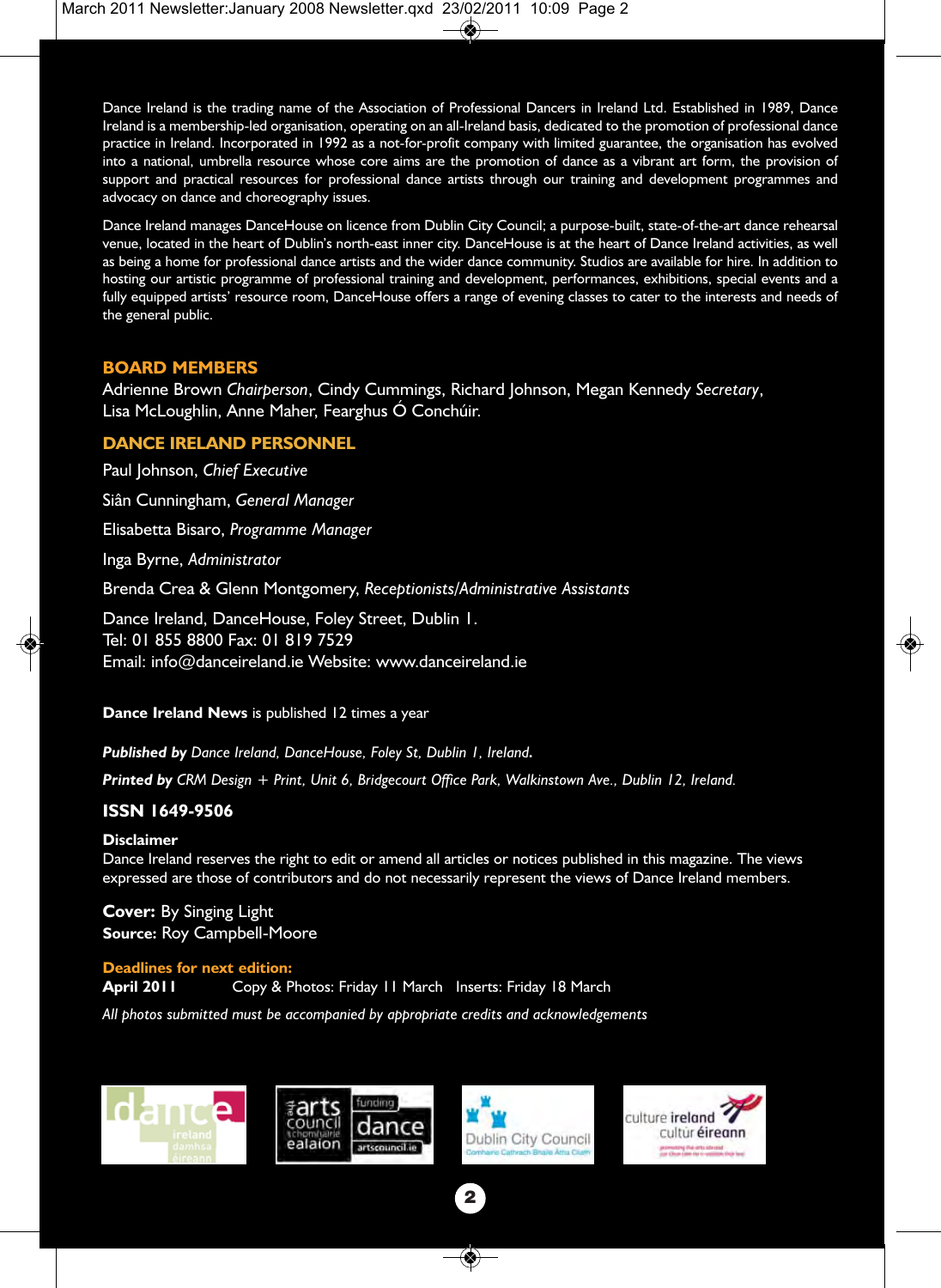

### INTRODUCTION

ith spring in the air, welcome to the March issue of *Dance Ireland News* which contains a range of opportunities, news and updates from our members throughout the country, including audition notices from Dance Theatre of Ireland and Fabulous Beast.

Training highlights include workshops and labs with Croí Glan in Cork (free for Dance Ireland members) and Echo Echo Dance Theatre Company's *Dancing Saturday Series* in Derry. At DanceHouse we host Modul-dance artist Frauke Requardt and company in residence. Members of Frauke's team will teach morning class from 21 February to 04 March and will present their *New Movements* on Friday 04 March at 5pm..

National performance highlights include Daghdha Dance Company with *Choreography for Blackboards* at Siamsa Tíre, and Peter Duffy's work-in-progress performance of *The Great Hunger* at the Irish Writer's Centre. Internationally, the highlights include CoisCéim with *Swimming with my Mother* at Nottdance Festival in Nottingham, Liv O'Donoghue with *This Woman I Met* at the DancEUnion Festival in London and Irish Modern Dance Theatre with *Fall and Recover* in New York.

In other news: we publish the line-up for *Re-Presenting Ireland*, a showcase initiative by Culture Ireland, Dance Ireland and Dublin Dance Festival. We take this opportunity to thank all those who applied and to our panel for their valuable contribution to this showcase platform.

Under the umbrella of our International Artist Exchange; we are delighted to announce that Ursula Mawson-Raffalt and Anthony J. Faulder-Mawson, who operate as  $) + ( = a0)$ , have being awarded an exchange residency with Dance4 Nottingham.

We issue details of our call for expressions of interest for the next phase of Modul-dance.

And finally, in response to requests from members we will host a Funding Clinic in partnership with the Arts Council on Wednesday 23 March in DanceHouse 3 to 5pm.

#### **DANCE IRELAND AGM – Sunday 03 April**

The Board of Directors of Dance Ireland gives notice of the Annual General Meeting to be held on Sunday 03 April from 2 to 4pm at DanceHouse.

In line with the Memorandum/Articles of Association three members of the current board will retire and are eligible to offer themselves for re-election. New nominations for the board are welcomed from performer/choreographer category members only. The closing date for completed nominations is Friday 25 March.

For new nominations: the procedure is for a voting member (performer/choreographer) to nominate in writing another voting member (performer/choreographer). The nominated person must give notice in writing of his/her intention to go forward for election, and must speak to their nomination on the day. Nominations and letters of acceptance of nomination must be completed by Friday 25 March and may be submitted by post to Dance Ireland, DanceHouse, Foley Street, Dublin 1 or by email to Inga Byrne at admin@danceireland.ie.

At the AGM voting members will vote on the Board of Directors, both those who put themselves forward for re-election and new nominations. Should a voting member not be able to attend the AGM they can vote by proxy. A proxy vote slip enables the eligible voting member to vote for their candidates in advance. Proxy slips are available on request from Monday 28 March and should be returned by Friday 01 April at 5pm.

All members attending the AGM will be asked to produce their Dance Ireland Membership cards on the day. Any member requiring a replacement card contact Inga at admin@danceireland.ie before Friday 01 April. Cards cannot be issued after this date.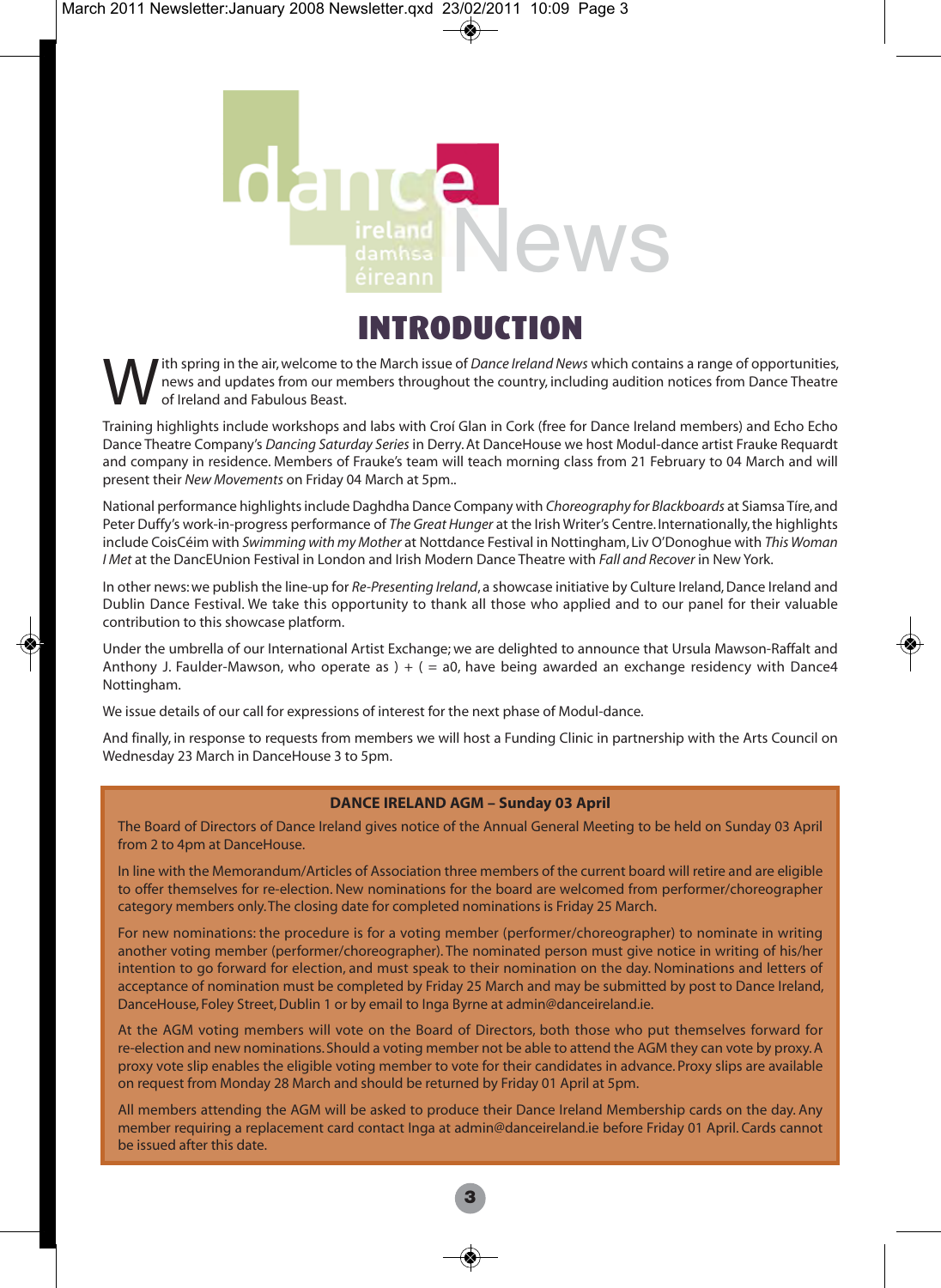# **DANCE IRELAND** PROGRAMME





*Depth of Field*

#### **CONTACT IMPROVISATION JAM WEDNESDAYS @ DANCEHOUSE**

11.30am - 1.30pm Fee: €2 info@danceireland.ie

This on-going weekly jam highlights the growth and interest in contact improvisation in Ireland. Facilitated by Dance Ireland, under the umbrella of our Professional Training Programme, the jam is lead in turn by a core group including Fergus Byrne, Paul Clancy, Cindy Cummings and Deirdre Murphy. Open to all those with Contact Improvisation and movement experience…everyone is welcome whatever your level and experience in contact.

#### **MODUL-DANCE RESIDENCY & TEACHING**

*Frauke Requardt (UK/D)* Professional Morning Class 28 Feb – 04 Mar 10 - 11.30am Fee: €7 members / €10 non-members Class card available

Our second international *Modul-dance* artist is German, UK-based Frauke Requardt, supported by The Place London. Frauke is currently preparing for her



new work *Episodes* (working title) which will premiere at The Place in June. Frauke and team (pianist, three dancers and a singer) are in residence at DanceHouse for two weeks, prior to starting rehearsals at The Place to complete her work.

Previously Associate Artist at The Place (2004-2006), Frauke is now Associate Artist at Greenwich Dance Agency. Her work is characterised by physically challenging choreography, a strong theatricality, dark humour and an overall sense of surrealism. She uses text and live music and a mixture of abstract and emotionally based movement to deliver highly engaging work.



*Frauke Requardt*

#### **NEW MOVEMENTS**

Frauke Requardt 04 March @ 5pm

#### **FUNDING CLINIC**

Arts Council & Dance Ireland 23 March  $3 - 5$ pm DanceHouse www.danceireland.ie

In response to members' requests, and queries about funding possibilities, we are hosting a Funding Clinic in collaboration with the Arts Council dance team: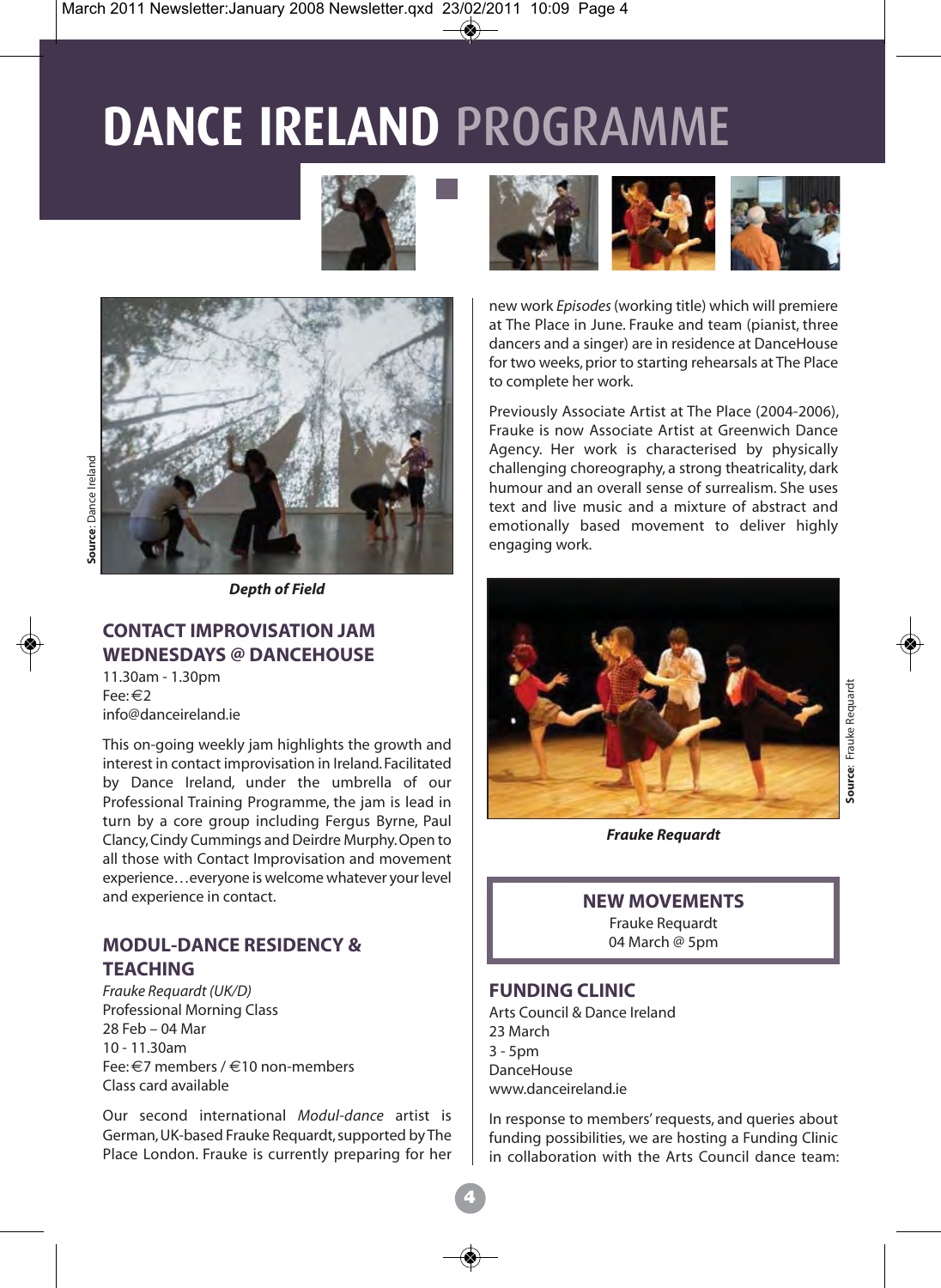

*Dance Talks*

Head of Dance Davide Terlingo and Dance Advisor Jenny Roche on Wednesday 23 March from 3 to 5pm.

Increasingly flexible funding options are being offered by the Arts Council in response to reduced resources, yet they note the considerable increase in the quantity of applications they receive: for example in the first round of Bursaries for 2011 there are 32 applications compared to 13 in 2009. In Projects there were 29 applications in 2010 compared to 10 in 2008 and 14 in 2009.

It is therefore timely to provide an overview and reminder of the funding programmes, how these awards and schemes work and also gain a stronger insight into the criteria and assessment process.

Chaired by Dance Ireland board member Anne Maher, the focus will be on Annual Programming Grants (APG), dance touring, projects and bursary awards. There will be an opportunity for Q&A and also some focus on making an application.

In order to provide a meaningful clinic, the focus will remain on the topics outlined above and it will not be possible to use the clinic to address individual or unsuccessful funding decisions. Please note places are limited and advance booking is essential. To book your place contact reception@danceireland.ie or 01 855 8800.

#### **MODUL-DANCE: OPEN CALL**

Deadline: 25 March 2011/12 Season www.danceireland.ie www.modul-dance.eu

Now entering its second year, Dance Ireland is seeking expressions of interest from professional members interested in being short-listed for consideration. It is our aim to facilitate one dance artist for the next phase of Modul-dance (2011-12).

During phase one (2010-11) we sponsored DI members Fearghus O'Conchuir and Elena Giannotti. Fearghus undertook a series of research and development residencies and rehearsal periods with a number of Modul-dance partners and will premiere *Tabernacle* in May, with international touring opportunities later in the year. In contrast, Elena used the time to participate in a workshop led by Tim Etchells at Tanzquartier in Vienna and to commence work on new material for presentation at a later date.

Dance Ireland is a core partner in Modul-dance, a pan-European project involving 22 dance houses from 15 countries. The objective of Modul-dance is to work towards how best to assist independent dance artists achieve their ambitions - encouraging risk-taking, innovation and culturally diverse practice – and concurrently develop new audiences for dance, in a sustainable and responsible manner.

Through Modul-dance, several artists will have access to dance facilities in different parts of Europe with the aim of developing a self-sufficient artistic career.

The basic criteria for selection are:

- $\bullet$  documented evidence of previous work:
- demonstrate how being part of Modul-dance would make a meaningful difference to the dance artist's career;
- **•** Dance artists should be prepared to research and develop a new work idea;
- Dance artists should show a clear commitment to participating for the duration of their involvement (which could be for a period of up to 2 years, exact details to be agreed with the selected artist).

The deadline for receipt of expressions of interest is Friday 25 March. For more information on what we require (DVDs, proposal outline, CV) please contact Elisabetta Bisaro or Paul Johnson for an informal chat: 01 855 8800 or email: *elisabetta.bisaro@danceireland.ie* or *paul.johnson@danceireland.ie*.

#### **NEW MOVEMENTS**

Nick Bryson 01 April @ 5pm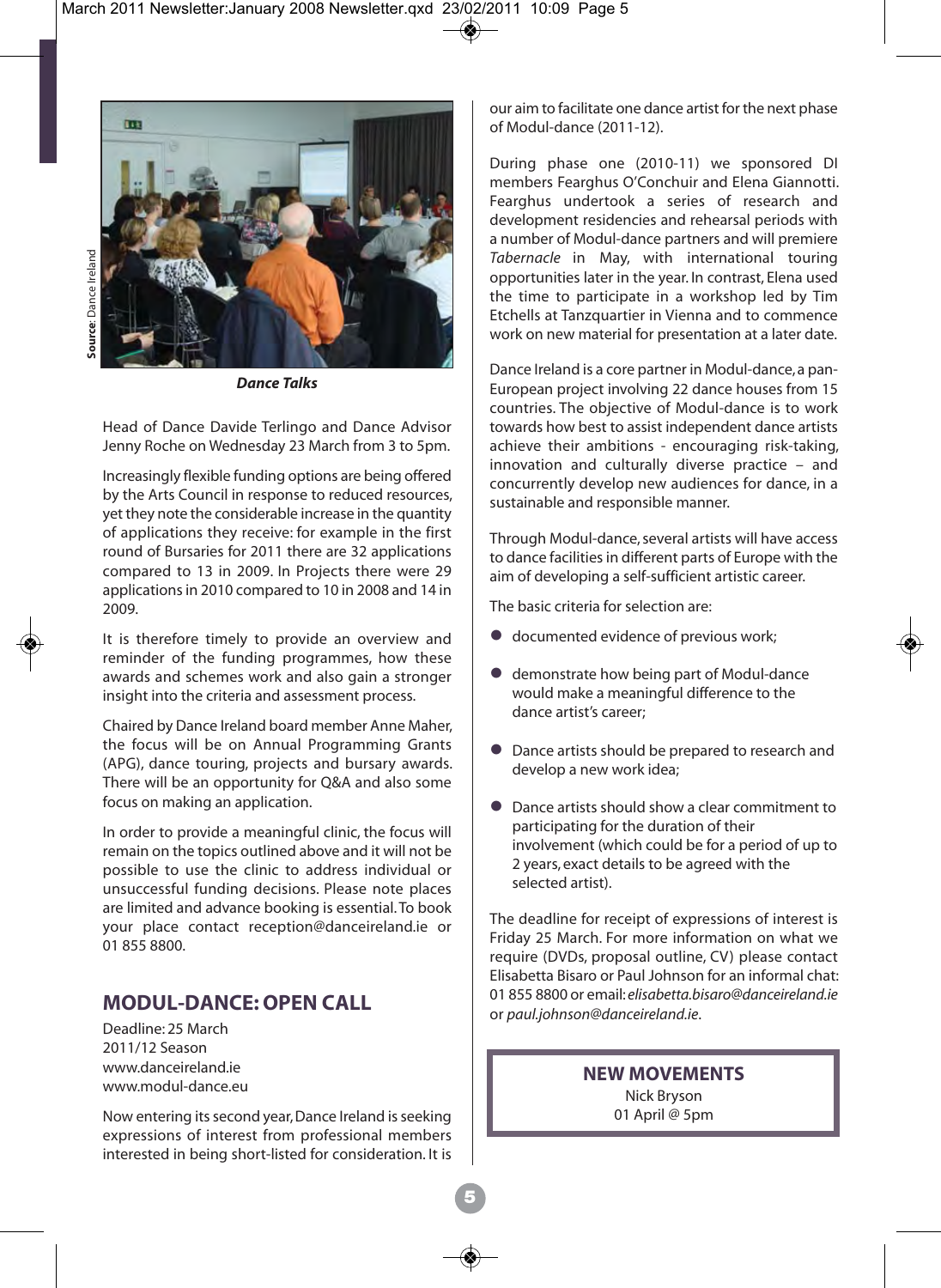#### **RE-PRESENTING IRELAND 2011**

#### 2011 Line-Up Announcement

*Re-Presenting Ireland* is a showcase initiative by Culture Ireland, Dance Ireland and Dublin Dance Festival. The fourth *Re-Presenting Ireland* will take place during the Dublin Dance Festival at DanceHouse on Friday 20, Saturday 21, Friday 27 and Saturday 28 May. The programme comprises two mixed bills:

#### **Mixed Bill 1 / 1pm**

Echo Echo Dance Theatre *gad gad vazo gadati* (solo)

Maria Nilsson-Waller *Walker* (solo)

Emma Martin *Listowel Syndrome* (group/extract)

#### **Mixed Bill 2 / 3pm**

Chrysalis Dance *Connect For* (quintet)

Liv O'Donoghue *Ten: white/grey studies in movement* (duet)

Bridget Madden *An Rinceoir / The Dancer* (solo)

The programme was curated by an independent peer panel, from a pool of 25 applications received in response to an open call by Dance Ireland. The panel comprised Madeline Boughton (Culture Ireland); Roberto Casarotto (OperaEstate Festival, Italy); Angela Conquet (Mains D' Oeuvres, France); Kajo Nelles (Tanzmesse, Germany) and Laurie Uprichard (Dublin Dance Festival).



*Liv O'Donoghue – Ten*



*Bridget Madden – An Rinceoir / The Dancer*



*Chrysalis Dance – Connect For*



*Emma Martin – Listowel Syndrome*



*Maria Nilsson Waller – Walker*

source: Jonathan Mitchell **Source**: Jonathan Mitchell

source: Luca Trufferelli **Source**: Luca Trufferelli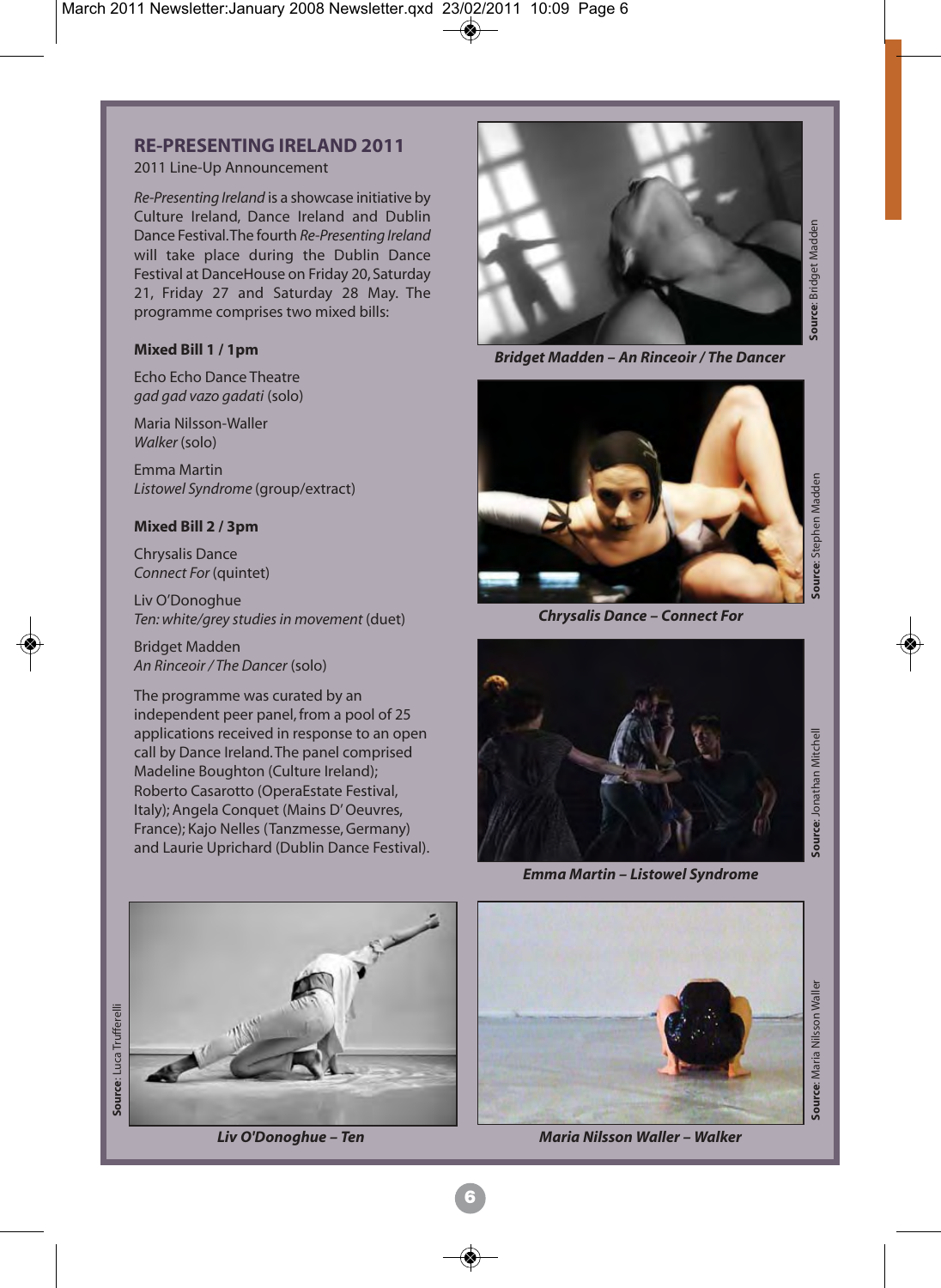# **COMPANY** NEWS





29 March @ 8pm Admission: €20/€16 Booking: 1 4627477 www.civictheatre.ie

National Dance Company Wales never fail to impress!

This March they visit the Civic Theatre to present two ravishing and entrancing new commissions from international choreographers.

#### *By Singing Light*

#### Stephen Petronio (America)

Inspired by the poetry of Dylan Thomas, Petronio has created By Singing Light, a profound dance response to the power of Thomas as an artist of international stature. Performed to the lyrical, yet driven music of Son Lux, influenced by the Welsh songs of Mansel Thomas, this moving dance from one of the world's leading choreographers is a seminal work for the Company and an outstanding dance creation.

*If you only see one dance show in your life, see this* **Western Mail**

#### *Quixoteland*

#### Gustavo Ramirez Sansano (Spain)

Sansano, a Netherlands Dance Theatre choreographer has created a ravishing, character-filled dance based on the famous Cervantes book, Don Quixote. Using the popular Minkus ballet music, it's a contemporary take on this famous and classic story. From the physicality of the dancers to the striking set that slashes through the stage, Quixoteland delights the eye with a riot of choreography and powerful story-telling.

#### **COISCÉIM DANCE THEATRE**

#### www.coisceim.com

Madge and David Bolger attended the 8th Irish Film and Television Awards on Saturday 12 February. *Deep End Dance* was nominated in the Philips Best Short Film category. CoisCéim were delighted to be nominated and a big thank you to everyone for their support with the film.Since its production in 2010 as part of the Arts *Deep End Dance @ IFTA*



Council/RTÉ Dance on the Box scheme, the film has been screened at festivals worldwide. With support from Culture Ireland, David will join director Conor Horgan and producer Martha O'Neil at the Boston Irish Film Festival at the end of this month. The film has also been shortlisted for The Celtic Media Festival 2011, which will take place in Scotland this April.

*Swimming with My Mother* is presently on tour supported by the Arts Council's Touring and Dissemination Scheme and by Culture Ireland. It premiered at the Belltable Arts Centre, Limerick, played for two performances and received Best Production at the Unfringed Festival Awards. The show then toured to Paris for a sold-out show at the Centre Culturel Irlandais in February. Up next is the UK premiere at the NOTTDANCE FESTIVAL at the Lakeside Arts Centre on Tuesday 01 March, which coincides with the Festival's 21st birthday.

Back at home, our new Broadreach project, *Silent Idols*, is in full swing with drop-in classes in Santry, Ballymun, Donore Avenue, East Wall and Irishtown. Presented in partnership with Dublin City Council Arts, Sport & Leisure and Community Development Sections, these classes offer people aged 50+ the opportunity to learn and create dance sequences inspired by some of the madcap routines of the Marx Brothers, Buster Keaton and Charlie Chaplin.

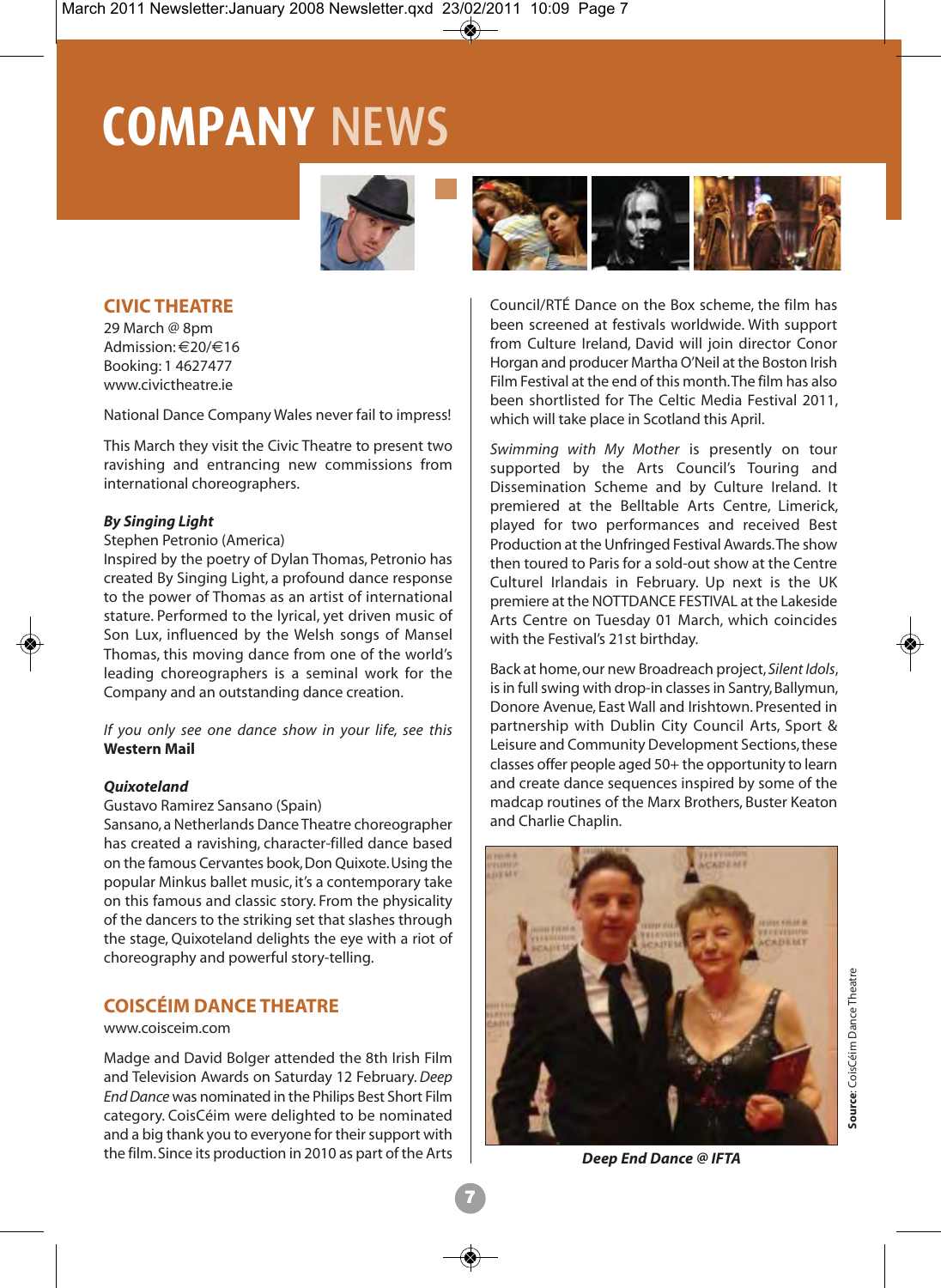#### **CROÍ GLAN INTEGRATED DANCE**

*Research Labs & Workshops*

01 March 13.00 – 18.00 LAB

08 March 13.00 – 18.00 Contact Improv workshop with Kim Lasdon

09 March 10.00 – 17.00 Contact Improv workshop with Kim Lasdon

15 March 13.00 – 18.00 LAB The Firkin Crane www.croiglan.com

In association with the Firkin Crane, Croí Glan is running a series of Research Labs and Contact Improvisation Workshops this Spring at the Firkin Crane, Cork. All Labs and Workshops are FREE to Dance Ireland members. Croí Glan is delighted to be working with Kim Lasdon again. Kim is a Contact Improvisation teacher from the States and a core part of the GLACIER contact team which Croí Glan participated in last Autumn.

Croí Glan's artistic director Tara Brandel has just returned from the States where she has been training with Cycropia Aerial Dance Collective in Madison, Wisconsin. Croí Glan has a busy spring ahead with this series of labs and workshops as well as a 3 week intensive Wall Running research project in April with Genevieve Mazin, a pioneering wall running choreographer from Paris.

Contact: Tara Brandel at tazbraz@onebox.com or by text on (+353) 087 3112899

#### **DAGHDHA DANCE COMPANY**

*Choreography for Blackboards*  25 March @ 8pm Siamsa Tíre National Folk Theatre & Arts Centre www.daghdha.ie

Daghdha present *Choreography for Blackboards* at Siamsa Tíre on Friday 25 March as part of Siamsa's 2011 Spring Season. Following on from Daghdha's successful performances at both the Irish Museum of Modern Art (2009) and *'Move'* The Hayward Gallery (London 2010), Daghdha is delighted to work with Siamsa Tíre's team to bring this event to a wider national audience.

*Klien's appearance at Move is hugely significant and evidence of his growing international profile;* Michael Seaver, *The Irish Times*, Wednesday 18 November 2010.

This extraordinary choreographic performanceinstallation, set within a visual arts context, allows the audience to walk freely, sit, converse and read



*Choreography for Blackboards*

throughout the process. Combined with Daghdha's ingenious style to merge fine art and performance, Klien's *Choreography for Blackboards* will leave audiences artistically intrigued and inspired.

*Choreography for Blackboards*is a carefully constructed choreographic structure where 6 participants, chosen locally and internationally, work on 6 monolithic blackboards. They follow exact, rehearsed procedures, developing and exchanging insights and individual expressions in various, immediate communicative forms, weaving their relations into a concentrated collective dance of minds. Once the choreography has come to an end a landscape of drawings is left for display.

Daghdha wishes to acknowledge the financial support of the Arts Council, Siamsa Tíre and Limerick City Council in making this event possible. Daghdha is also supported by: FÁS, LIT/LSAD, RTÉ lyric fm and Culture Ireland.

#### **DANCE THEATRE OF IRELAND**

*Every Little Step*...*the Rhythm of Hope* www.dancetheatreireland.com

Lots of News! Dance Theatre of Ireland (DTI) will be creating a new work, *Every Little Step*...*the Rhythm of Hope*, a project combining African-American Step Dance, Irish and urban rhythms, modern dance and storytelling. In a co-production with the African-American stepping company Soul Steps – the work involves residencies, outreach workshops and performances in the USA and Ireland. *Every Little Step* will premiere in New York as part of Culture Ireland's newly launched *Imagine Ireland* - a year-long season of Irish arts in America in 2011. *Imagine Ireland* is an initiative of Culture Ireland, with funding from the Department of Tourism, Culture and Sport.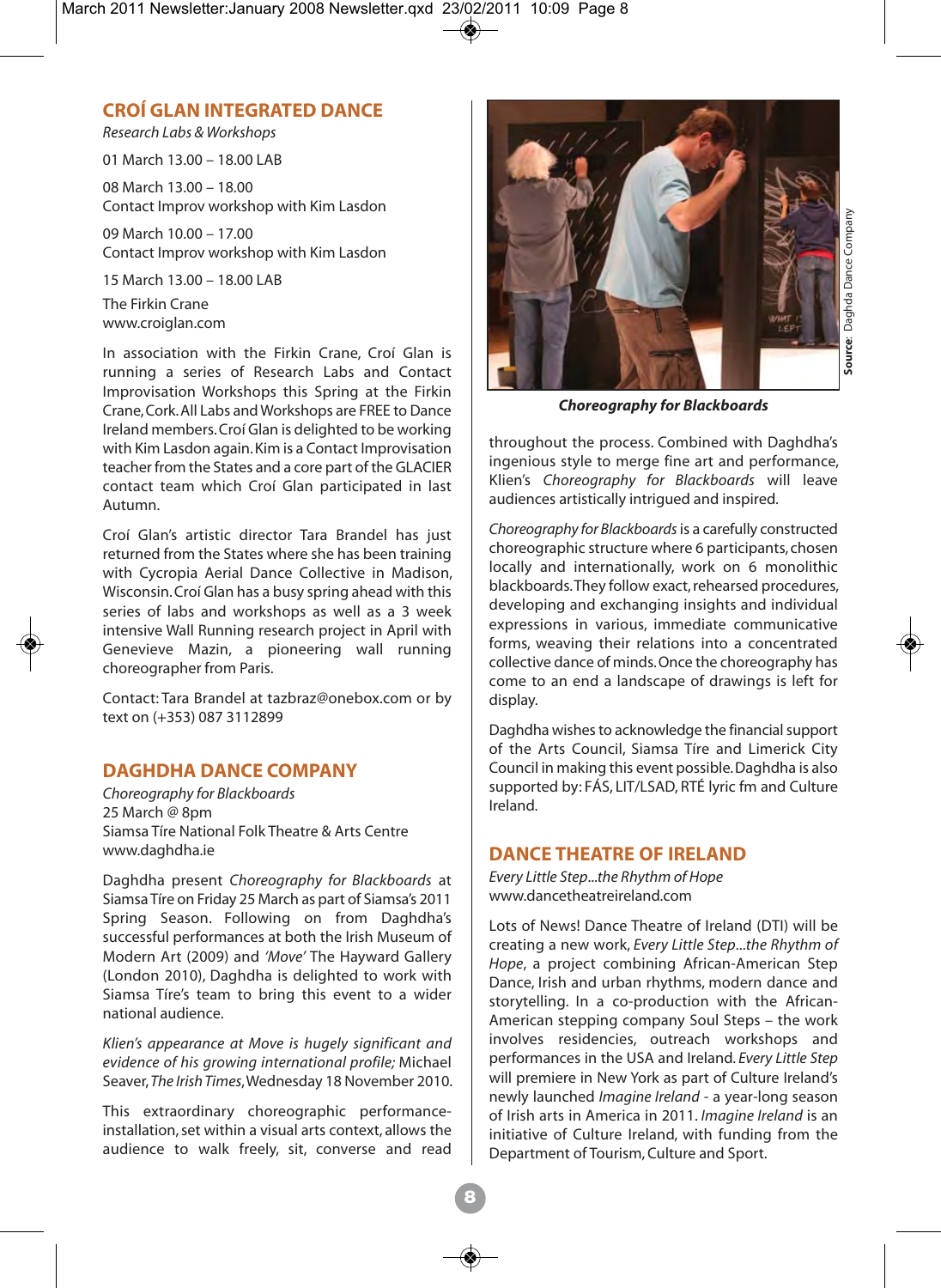

*Gabriel Francisco*

In May, June and July Dance Theatre of Ireland are pleased to tour BLOCK PARTY! to six Irish Festivals with support from the Arts Council's Touring and Dissemination Scheme. Beginning with Féile na Bealtaine in Dingle, this summer they will be at the West Cork Arts Centre, Eigse Carlow, Dundrum Arts Festival, the Irish Youth Dance Festival and the Ballina Arts Centre. Merging the worlds of dance, music and architecture Dance Theatre of Ireland have toured BLOCK PARTY! to rave receptions from festivals and audiences in Europe, Ireland and Korea. Over 14,435 people saw BLOCK PARTY! in Korea, Ireland and Spain last year with 22 performances in 3 countries, and 18 venues. DTI has recently been invited to make a USA tour of BLOCK PARTY! in 2012.

Two very special workshops are coming soon to DTI, in addition to the regular term of 20 on-going classes. A special 5-week course which explores movement improvisation - dancing, reacting, creating in the moment - begins on Thursday 03 March, open to all levels and taught by DTI Co-Artistic Directors Robert Connor & Loretta Yurick. Also coming soon, a very special opportunity to train with Gabriel Francisco (USA) one of the most renowned Hip-Hop teachers in the international dance scene - Friday & Saturday, 15 & 16 April. Gabriel has trained the dancers for Will.i.am, Pink, Black Eyed Peas, Rihanna, Mariah Carey, Beyonce, Kylie Minogue, Hilary Duff, Santana, Pussycat Dolls, Chris Brown, and Ne-Yo & Ke\$ha. He also has a strong contemporary dance background.

For further information or registration contact Dance Theatre of Ireland on 01 280 3455; info@dancetheatreireland.com.

### **DANCE THEATRE OF IRELAND - CALL FOR DANCERS**

Deadline: 25 March

Dance Theatre of Ireland (DTI) are looking for performers for *Every Little Step*…*the rhythm of Hope, a* new creation and co-production with Soul Steps, in 2011/12.

Performances and rehearsals will take place in New York & Ireland. DTI are looking for skilled and experienced contemporary dancers who have a strong background in Irish dance and/or body percussive dance; traditional Irish dancers or street dancers with a knowledge of contemporary dance; and/or percussionists who can dance (Irish traditional or street). Interested candidates should submit their CV by 25 March to danceire@iol.ie; www.dancetheatreireland.com for further details.



#### **DUBLIN DANCE FESTIVAL**

13 – 28 May www.dublindancefestival.ie

Dublin Dance Festival (DDF) 2011 has launched. programme is available on www.dublindancefestival.ie – which also has a chic new look on the homepage. Online booking opens to the public on Monday, 07 March. Early Bird tickets are limited, so make sure you book your tickets soon.

We are thrilled to bring you a rich, varied programme that will present performances by 21 artists from 11 countries. DDF's Asian focus will introduce you to the mesmerising, computer-generated world of Japan's Hiroaki Umeda, the humour of Mugiyono Kasido from Indonesia, the cool abstraction of Emmanuelle Vo-Dinh from France and Balbir Singh from the UK, whose choreography fuses Indian Kathak with contemporary dance. Additionally, we will present several parts of renowned Japanese collaborators Eiko & Koma's *Retrospective Project* – on stage, on film and in an installation. The opening weekend at IMMA will feature another Japanese/NYC choreographer, Yasuko Yokoshi, sharing a double bill with New York's Jodi Melnick. Of course, we mustn't forget our Festival highlight – Cloud Gate Dance Theatre of Taiwan's enthralling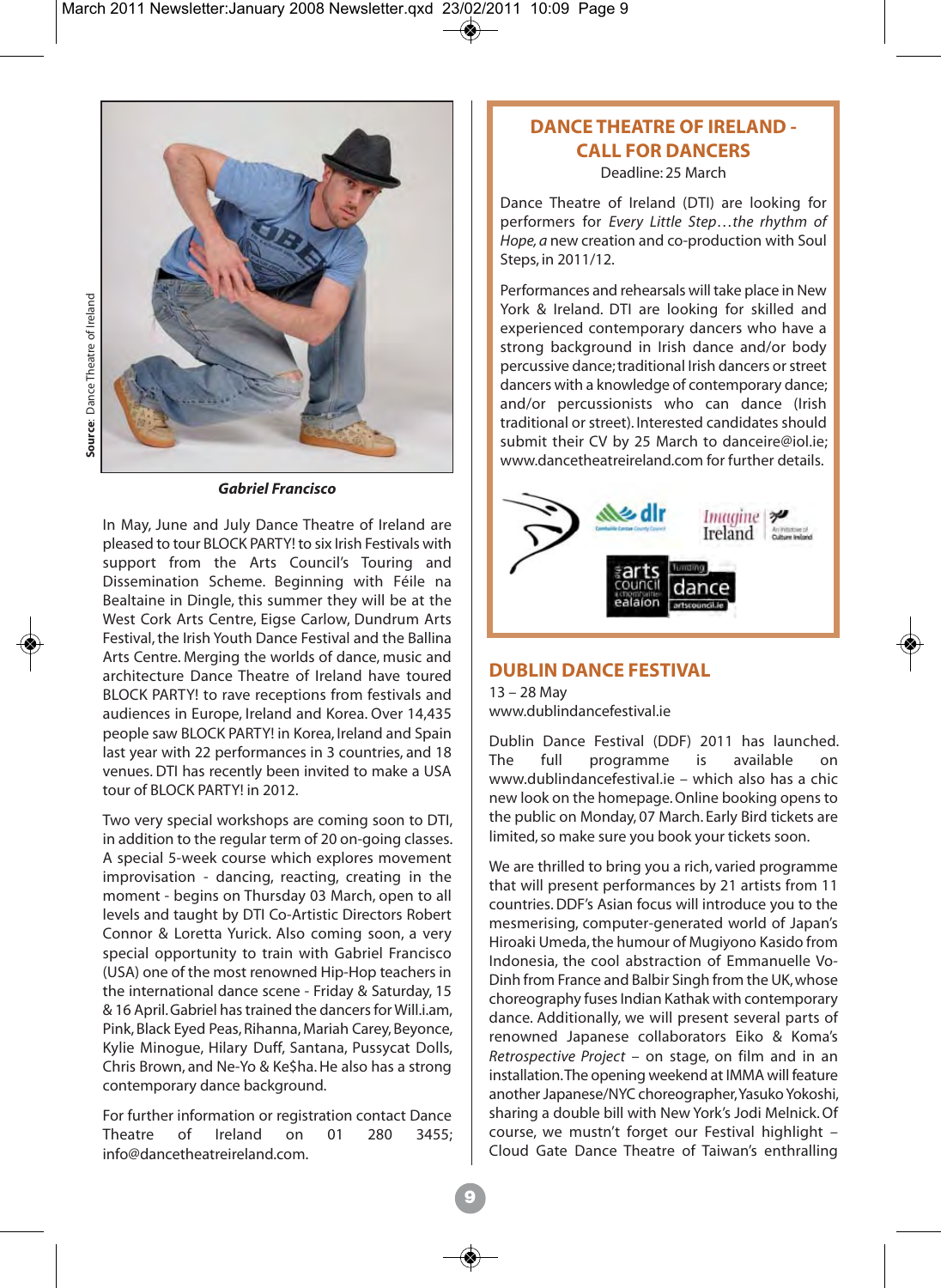

*Adapting for Distortion*

performance of *Songs of the Wanderers* at Grand Canal Theatre – this will be a once-in-a-lifetime experience!

In addition to the Asian artists, we are delighted to welcome the return of José Navas, who stole our hearts in 2009, with his new solo *Personae*. Jérôme Bel will also return with *Cédric Andrieux*, a lecture-style performance similar to *Véronique Doisneau*, which we screened as part of Dance on Film in 2010. Two companies from The Netherlands will take part in DDF's Children's Season, presented in partnership with The Ark, A Cultural Centre for Children. Irish artistry will be represented by the première of Fearghus Ó Conchúir's *Tabernacle* and the reprise of the inimitable ponydance's *Anybody Waitin'?*, a hit at the 2010 Absolut Fringe. Plus, you'll also find the Re-Presenting Ireland Mixed Bills, showcasing the work of six choreographers from Northern Ireland and the Republic.

Add to this a jam-packed series of master classes, special events, post-show talks, panel discussions and two Dance on Film screenings – and you've got yourself a full diary for 16 days! Mark it in red now – and get booking before the best deals are gone!



*Dancing Saturdays Series: Dancing Together and Daring Feet Youth Dance*

#### **ECHO ECHO DANCE THEATRE COMPANY**

*Dancing Saturdays Series: Dancing Together and Daring Feet Youth Dance* 05 & 26 March 11am- 5pm Echo Echo Dance Studio, Waterside Theatre, Derry £10- £20 www.echoechodance.com

Echo Echo is offering the Dancing Saturdays Series this term, which involves three days of dance. It is focused on full day workshops in three key areas of the company's packed education programme. The Contact Improvisation Day happened in January so there are only two opportunities left to join in.

#### **Saturday 05 March: Dancing Together**

Dancing Together is for beginners and those who enjoy dance, to experience, practice and learn more about movement. Working in groups, pairs and alone, participants will dance to different rhythms and styles. You can attend on your own or bring a friend. Costs: £20/ £10 concession

#### **Saturday 26 March: Daring Feet Youth Dance**

If you are aged 13- 19 years old and interested in performing arts then come along to learn what it is like to be in a dance company. You will learn contemporary dance and movement techniques, choreography, and composition as well as performance skills. Costs: £10

Booking is necessary; email info@echoechodance.com

#### **EXPANDANCE**

www.expan**dance**.blogspot.com Rachel@expan**dance**.com Alicia@expan**dance**.com

expan**dance** have a busy month of performances and workshops in March. In New York our newest work, *Rock Om*, will be performed at SITE Fest on 06 March in conjunction with Arts in Bushwick and Armory Arts Week. The piece is choreographed by Rachel Wynne and performed by Clare Cook, Hunt Parr, Krista Racho-Jansen, Erica Frankel, and Megan Kennedy.

In Ireland, our expan**dance** Over 60s group will perform part of their newest piece at The George Bernard Shaw Theatre in Carlow on 16 March. Choreographed by Alicia Christofi-Walshe, this piece is a work-in-progress based on the Gabriel Rosenstock poem *Conair an Cheoil.* The full piece will be performed in May as part of Bealtaine 2011. The project is generously supported by The George Bernard Shaw Theatre.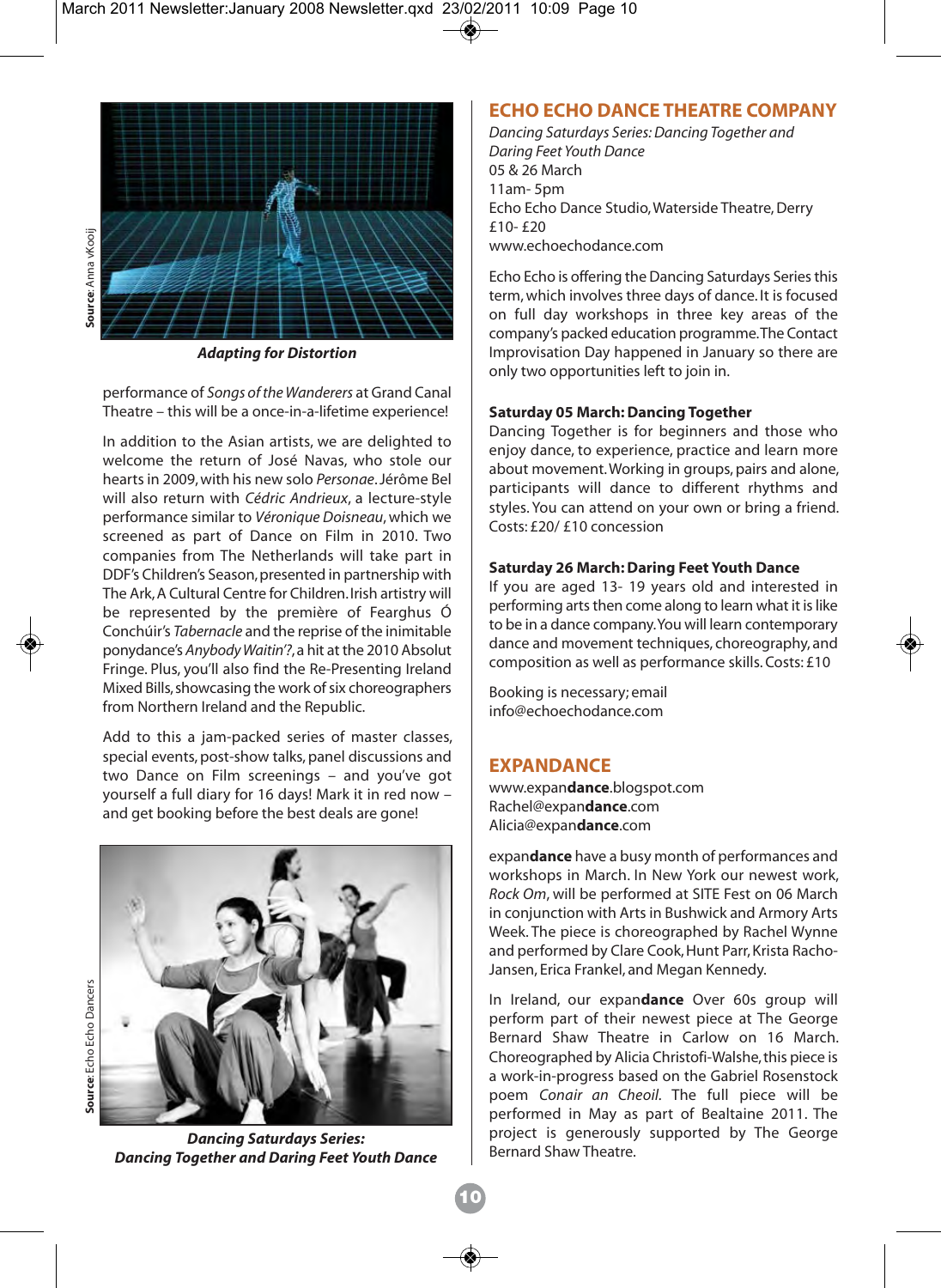

*Rock Om*

At Riverbank Arts Centre in Newbridge we'll be holding a *Teen Dance Day* on 13 March. Participants will learn contemporary dance technique, improvisation, methods for choreography, and performance skills. At the end of the day the participants will perform a piece created over the course of the day, for family and friends. Also at Riverbank we'll be holding a *Spring Dance Series*. This is a series of dance classes for adults on 09, 16, 23 and 30 March. This class is open to all levels and ability and will emphasize physical fitness and creativity.

#### **FABULOUS BEAST**

*Workshop/Audition Open Call* Deadline for applications: 01 March @ 6pm www.fabulousbeast.net

Michael Keegan-Dolan is looking to find six to eight dancers to collaborate with for a new co- production between Fabulous Beast and Sadler's Wells. The dates of creation and performance are approximately from 01 August until 31 October.

Shortlisted applicants will be invited to participate in one of two short workshops led by Keegan-Dolan, Artistic Director of Fabulous Beast. Workshops will take place in both London and in Dublin, and will involve the exploration of making new dances to music from Liam O'Maonlai's recording *Rian*, which is a celebration of Liam's interpretation of traditional Irish music.

Workshop/Audition dates, times and locations: London (Sadlers Wells Theatre) 11 to 13 March Friday - 7pm-9.30pm Saturday - 9am-5pm Sunday – 2pm -5pm

Dublin (venue TBC) 19 March - 9am - 1pm / 2 - 5pm To apply, email your CV, headshot and a brief letter explaining why you would like participate to<br>workshops@fabulousbeast.net. Deadline for workshops@fabulousbeast.net. Deadline for applications is 01 March at 6pm. All experienced professional dancers are welcome to apply. The workshop will be limited to a maximum of 30 participants and those invited will be notified by Friday 04 March. Fabulous Beast regrets that they are unable to notify unsuccessful applicants. For any queries regarding the production or the workshop auditions, please email workshops@fabulousbeast.net.

Fabulous Beast is supported by the Arts Council of Ireland with additional support from Dublin City Council. International touring is supported by Culture Ireland.

#### **IRISH MODERN DANCE THEATRE**

*Fall and Recover* La MaMa ETC www.irishmoderndancetheatre.com

La MaMa ETC presents *Fall and Recover* an exciting and moving work created by John Scott in collaboration with survivors of torture from CCST (Centre for Care for Survivors of Torture). It highlights their extraordinary presence, dignity and determination. They have lost home, career, family and health but their dance celebrates the power of the human spirit and carries imprints from their lives and future hopes.

Live music composed and performed by Rossa O'Snodaigh of Kíla. Lighting by Eamon Fox. Acclaimed by press, dance artists and human rights workers, specially revived by Dublin Dance Festival 2009 as an important breakthrough Irish dance work, featured by BBC Radio Dance Saves Lives. *Fall and Recover* is part



*Fall & Recover*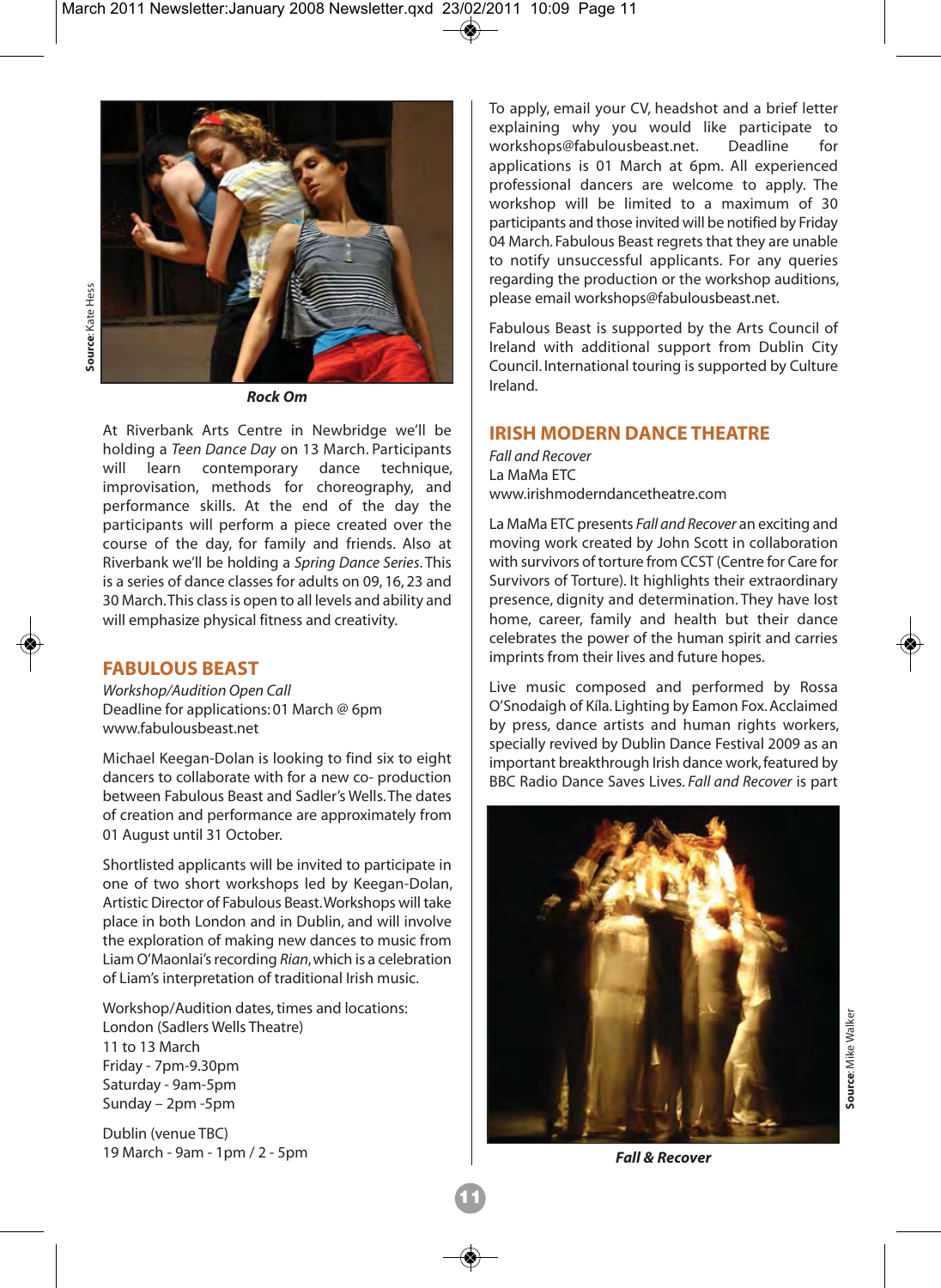of Imagine Ireland, Culture Ireland's year of Irish Arts in America. For further information and listings visit www.lamama.org.

#### **LEGITIMATE BODIES DANCE COMPANY**

*You(Th) Share* Open Call Deadline: 25 March Birr Theatre and Arts Centre legitimatebodies@gmail.com

Legitimate Bodies Dance Company in association with Birr Theatre and Arts Centre is delighted to provide an incredible opportunity for Youth Dance Companies around the country to meet and present their work in Birr. *You(th) Share* celebrates the talent, energy and hard work of young people around Ireland and the vision and generosity of those artists that guide and inspire them session after session.

Youth dance companies around the country offer young people the chance to explore their identity through creativity and movement and to express their emotions, concerns and needs in a protected environment surrounded by friends that share the same passion for dance.

From our own talented Offaly Youth Dance to four other selected youth dance companies, *You(th) Share* promise to be a refreshing and exhilarating evening showcasing the talent of young Irish dancers. During the day renowned Youth Art practitioners and dance artists, including Berlin-based Lily Dwyer, will lead a range of workshops for the young dancers and the leaders of the youth companies.

Interested youth dance companies should send a DVD of previous or proposed work, a brief history of the company and technical requirements. Please specify how many people will travel to Birr and if you would be interested in attending some of the workshops during the day. Short choreographies from the young dancers themselves will be highly prioritized.

#### **LIV O'DONOGHUE**

*This woman I met 15 March Southbank Centre* www.livodonoghue.com

*This woman I met,*which was showcased as part of Re-Presenting Ireland at the Dublin Dance Festival last year, has been selected for the DancEUnion Festival in London. DancEUnion is a biannual festival which invites one choreographer from twenty European countries to present work at the Southbank Centre. As well as the performances, Liv will be take part in a choreographic residency with Jonathon Burrows. Supported by Culture Ireland and Dance Ireland.



*Off Your Trolley*

#### **MYRIAD DANCE COMPANY**

*Sonraigh Youth Dance Festival*  info@myriaddance.com

The County Wexford Youth Dance Company (CWYDC) launched their new dance film – *Off Your Trolley* at a reception during the Sonraigh Youth Dance Festival in Wexford Opera House in February.

Granted-aided by Leargas European Youth in Action programme, this dance film afforded six youth dance members and six young technical crew the opportunity to make their own film, under the watchful eyes of director Terence White (Reel New Ross) and choreographer Deirdre Grant (Myriad Dance). The dance film presents a quirky light-hearted view of boredom and what young people do to fill in time, challenging stereotypical views adults have of young people.

At the reception launch three members of CWYDC led the speeches giving the audience an insight into the process of how they made the film. The launch was attended by the Deputy Mayor George Lawlor, the Arts Council's Head of Dance, Davide Terlingo and Dance Advisor Jenny Roche as well as the film crew of *Off Your Trolley*. The film was premiered on the O'Reilly stage as part of a larger gala show which involved super live dance performance by Kerry Youth Dance Company, Dublin Youth Dance Company, Company B and House of Anne Dance Company.

For more information; CWYDC have created a blog: cwydc.wordpress.com about the process of making the film. County Wexford Youth Dance Company is hosted by Myriad Dance, based in the Wexford Opera House. Its main funder is Wexford County Council.

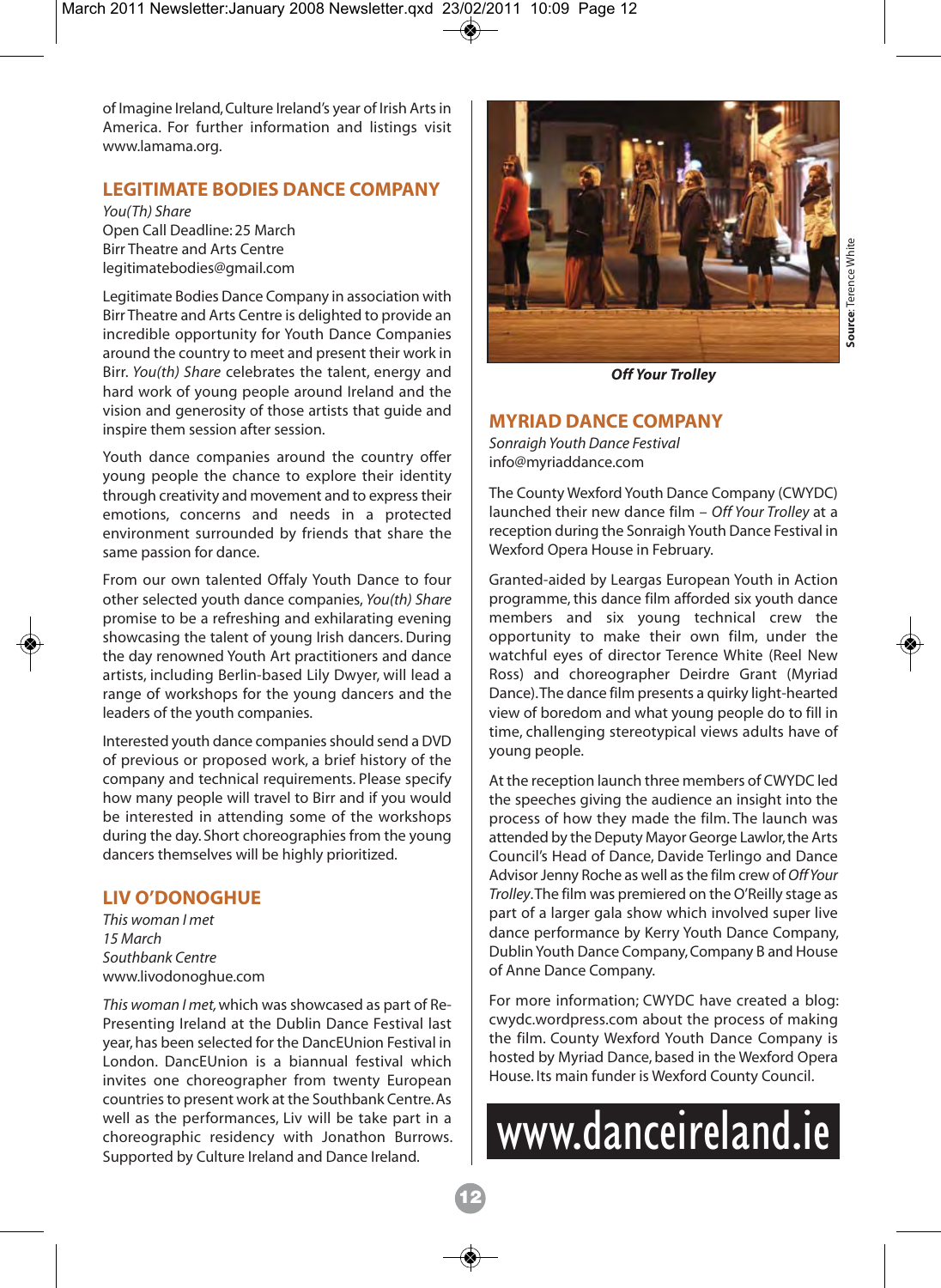#### **PETER DUFFY**

*The Great Hunger* by Patrick Kavanagh 03 March @ 7pm Irish Writers' Centre www.writerscentre.ie

Peter Duffy will give a work-in-progress performance of *The Great Hunger* as part of World Book Day celebrations in the Irish Writers' Centre, 19 Parnell Square, Dublin 1.

*The long epic poem is one of the great works of Irish literature and some feel is Kavanagh's masterpiece. With echoes of the "Great Famine" in the title and in the text, the poem concerns the life and struggles of the anti-hero and small farmer Patrick Maguire. A narrative poem, fully of lyrical beauty, drama, description and mystical insight, it is an un-sentimental portrait of small farm life in 1930's Monaghan.*

### **SIAMSA TÍRE**

*nMotion Dance Festival* A Celebration and inquiry into Dance 19 - 21 April www.siamsatire.com

Curated by Catherine Young as part of her residency at Siamsa Tíre, this three day event will feature performances, lectures/talks and dialogue on dance as well as a programme of master classes and workshops, including:

#### **Poetry n'Motion**

A series of performances showcasing work by selected artists: Catherine Young, Rex Levitates, Lacina, and Coulibaly amongst others.

#### **Meaning n'Motion**

Talks, lectures and discussions on dance with invited guest speakers. Artists will discuss dance and its meaning and their practice.

#### **Get n'Motion**

Master classes and workshops with invited national and international guest artists.

A partnership project between Kerry County Council, Siamsa Tíre, Kerry Local Sports Partnership and Catherine Young; the full programme will be published towards the end of March on the Siamsa Tíre website.

### **nMotion DANCE** The 19th to AGE ACE A THE 21st April SIAMSA TIRE, TRALEE

Curated by Catherine Young as part of her residency at Siamsa Tire, this three day event will feature performances, lectures/talks and dialogue on dance as well as a programme of master classes and workshops.

**POETRY** n'Motion - A series of performances showcasing work by selected artists: Catherine Young. Rex Levitates, Lacina, and Coulibaly amongst others.

**MEANING n' Motion - Talks, lectures and discussions** on dance with invited quest speakers. Artists will discuss dance and its meaning and their practice.

**GET n' Motion** - Master classes and workshops with invited national and international quest artists.

A partnership project between Kerry County Council, Siamsa Tire, Kerry Local Sports Partnership and Catherine Young.



The full programme will be published in March on the Siamsa Tire website - www.siamsatire.com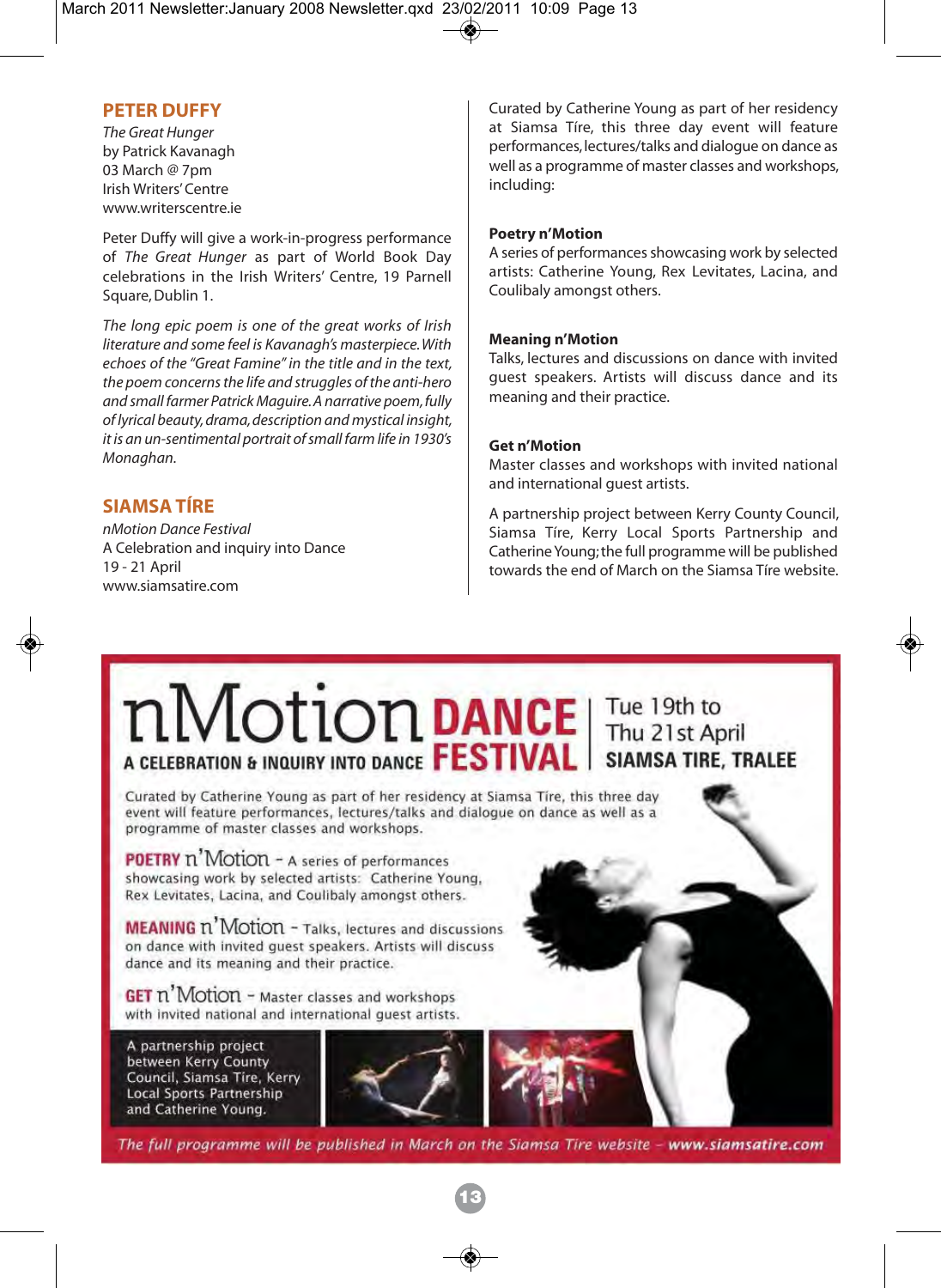#### **URSULA MAWSON-RAFFALT & ANTHONY J. FAULDER-MAWSON**

 $) + ( = a0)$ *90' Silence + Activity*  A Performative & Exhibitive Lecture Demonstration Brunel University Antonin Artaud Building 16 March www.mrplusfm.net

An invitation to the Research Seminar Series by the Drama Department and Centre for Contemporary and Digital Performance, School of Arts, Brunel University West London.

Choreographic Installation Artist, Writer, Director, Dance & Performance Artist Ursula Mawson-Raffalt, and Painter, Light, Sound, Video and Media Artist Anthony J. Faulder-Mawson, will give a Performative & Exhibitive Lecture Demonstration, entitled *90' Silence + Activity*, that investigates the border territory between the disciplines and experiments with blurring the boundaries between performance, exhibition and lecture. Using silence as a unifying tool the lecture will juxtapose the artist's integrative and innovative methods, the "focus-point technique) uMR" and "chance organised systems (ajFM".

*Our innovative methods and techniques and the integrative and philosophical modes of operation are concentrated on the thesis "art is a meta-physical exchange mechanism, an independent mechanism, what is more, that uses organic and natural processes...layer by layer we thoroughly examine and integrate... We create a third entity wherein the whole becomes much more than the sum of its many parts... Our aim is to express our love for and the spirit of beauty in life and art..... For this, we act solemnly as conservationists and custodians.*UMR + AJFM



Source: Bernd Hartung **Source**: Bernd Hartung

Working as artist innovators, founders, artistic directors and producers they will point out the challenge and breadth of scope of their multi-layered artistic cooperation  $) + (= a0$ . Their collaboration model signifies an avant-garde nature, marks ground-breaking territory and promotes innovation along with a broad range and high degree of technical skill and artistic responsibility. Their projects are challenging and inspirational works, known for their uniqueness, depth, layered simplicity and exceptional beauty.

The invitation is made possible with the support of an Arts Council Travel and Training Award and Brunel School of Arts. The seminar is coordinated by Dr. Gretchen Schiller, Senior Lecturer and Choreographer and will be broadcast on www.dance-tech.net, coproduced by Johannes Birringer, Choreographer, Media Artist and Professor of Drama and Performance Technologies, School of Arts.

### **OTHER DANCE NEWS**

#### **COLÁISTE STIOFÁIN NAOFA**

*Dance Russian Tour 2011* 

Coláiste Stiofáin Naofa (CSN) students are busy preparing for their forthcoming trip to Russia in April. An exciting schedule is planned with classes and coaching from some of the world's greatest dancers including Veronika Ivanova - Ballerina with The Kirov Ballet. A visit to the Hermitage, the Maryinski (Kirov) Theatre, Winter Palace and the International Ballet Competition are all on the agenda for this lucky group of students.

They will be accompanied by course director Alan Foley, who attended the first International Summer School for Westerners at the prestigious Kirov Ballet School in July and August of 1989, CSN dance teacher Patricia Crosbie (former INB) and Ireland's Prima Ballerina Monica Loughman.

CSN Dance is a full time dance course based in The Firkin Crane in Cork, the building which was originally restored to house the Irish National Ballet. Students on the CSN Dance course are exposed to many different styles of dance at the college and have the opportunity of working (and sometimes performing) with some of the most illustrious people in the profession.

More recently our students worked with dancers from the Kirov Ballet, Perm State Ballet, and Royal Swedish Ballet as well as stars from various West End musicals *STYX II by ) + ( =a0* including *Mamma Mia, Chicago* and *Wicked* all of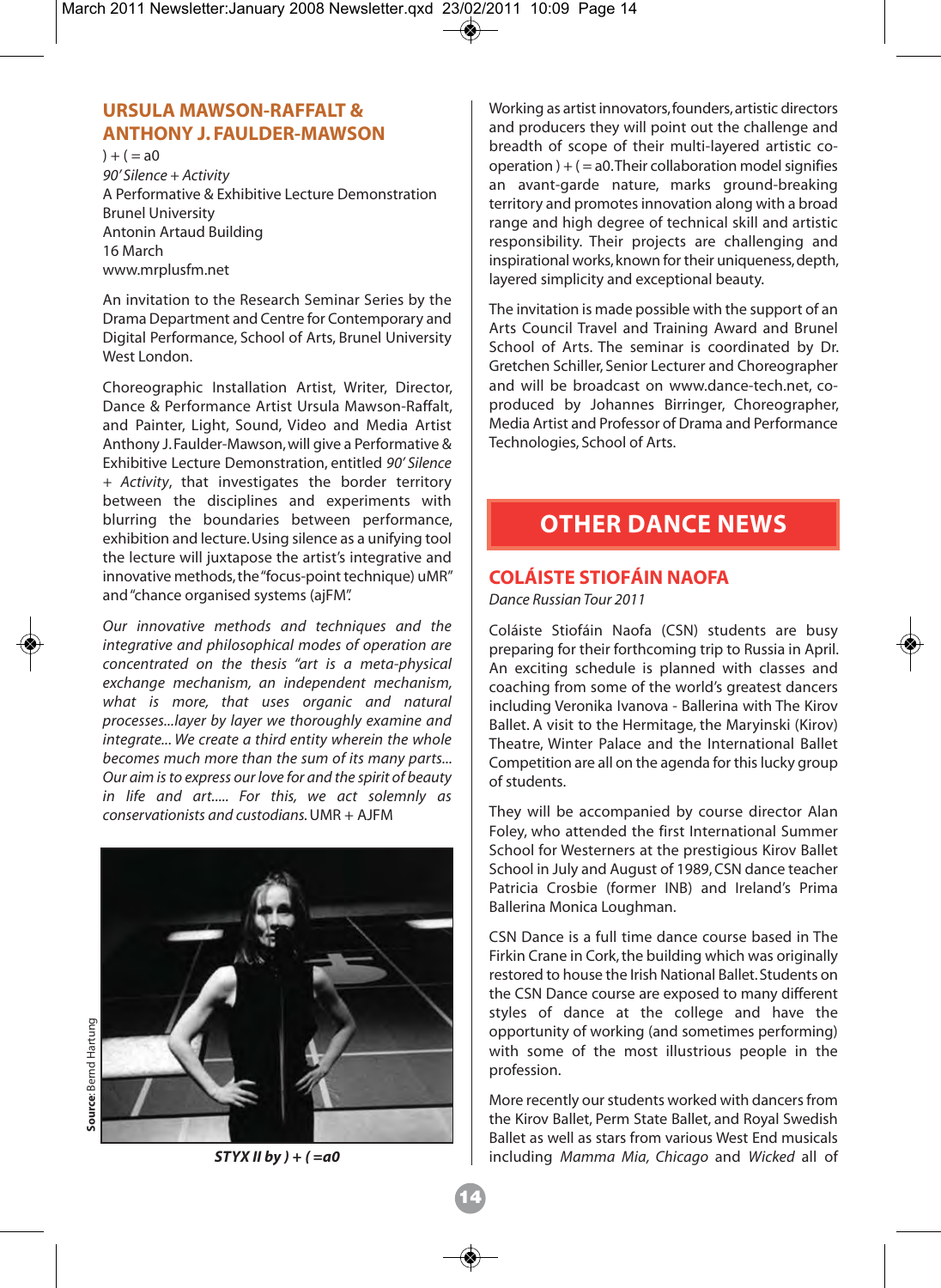which feature some of our former students including Darragh O' Leary and Richard Murphy.

In the past they have also been lucky enough to work with dancers from the Paris Conservatoire, Wayne McGregor (principal choreographer of The Royal Ballet), Random Dance Company, cruX Dance Company and in Cork City Ballet's production of*Giselle, The Nutcracker, Ballet Spectacular, The Sleeping Beauty* and *Swan Lake.* Former student Cormac Murphy is currently touring Ireland as a principal dancer with Ballet Theatre UK.

#### **COLLEGE OF DANCE**

www.collegeofdance.com

Forty students are currently in full-time training at the College. Olwen Grindley continues as our contemporary dance tutor for this term.

The College with be hosting an Open Day on Wednesday, 30 March, from 10am to 5.30pm. All are welcome. Since September 2010 our dance students have been participating in our two year foundation course. This is a unique opportunity to gain an insight into the physical hard work and wide range of dance techniques which are essential for the young professional dancers of tomorrow. Come and share the fascination of talent, youth and enthusiasm being developed into exciting dance.

Following a highly successful Dance Careers and Training Day hosted by Dance Ireland, audition places for entry to the College in September are filling fast.

Also, the College of Dance is offering Junior Associate classes for boys wishing to study classical ballet. The tutor is Stephen Brennan who is working with the



Source: Grace Hall **Source**: Grace Hall

College by kind permission of Ballet Ireland. These classes run from 5.00 – 6.45pm each Tuesday evening. Cost: €10 per class.

For further information please tel/fax: 01 2304115 or email: admin@collegeofdance.com.

#### **DUBLIN FRINGE FESTIVAL**

*Open Call*  Application deadline: 11 March www.fringefest.com

Dublin Fringe Festival welcomes submissions for the 2011 edition of ABSOLUT Fringe, running from 10 to 25 September. ABSOLUT Fringe is unique among festivals in Ireland. In addition to being the primary incubator for excellence and innovation in new Irish arts in the State, with 70+ premieres across theatre, dance, music and spectacle events annually, the festival has an audience profile unlike any other festival, with the majority of attendees between 18 and 35. In 2011 DFF will continue to lead the arts sector in being the largest single presenter of new Irish work that is innovative, brave and contemporary.

The vision and curatorial concept for 2011 is: *A Brave New World*. Building on the community theme of the 2010 festival, they programme new theatre, dance, music, street arts, spectacle, comedy and public art that connect with a need for radical change, new ideas, imagination and inspiration in Irish society. The Festival is looking for stories that connect with our souls, told in all kinds of ways, and new forms that might lead the way to a new way of being in a radically altered Ireland. To do this, they need you, artists and thinkers, to make it happen. They want to hear your ideas whether you work in theatre, music, dance, visual art, street-art, film, multi-media or beyond.

Dublin Fringe Festival has always been the natural home of artists who are ambitious, adventurous, innovative and fearless, and who make work in all kinds of places and spaces around Dublin city. This year, a continued emphasis will be placed on new work that reclaims more of our city's empty spaces and experiments with performance and experiential arts on a grand and minute scale.

How to apply: download and read the ABSOLUT Fringe Bible at www.fringefest.com before submitting your online application. The deadline for applications is 11 March at 6pm.

# www.danceireland.ie

*College of Dance*